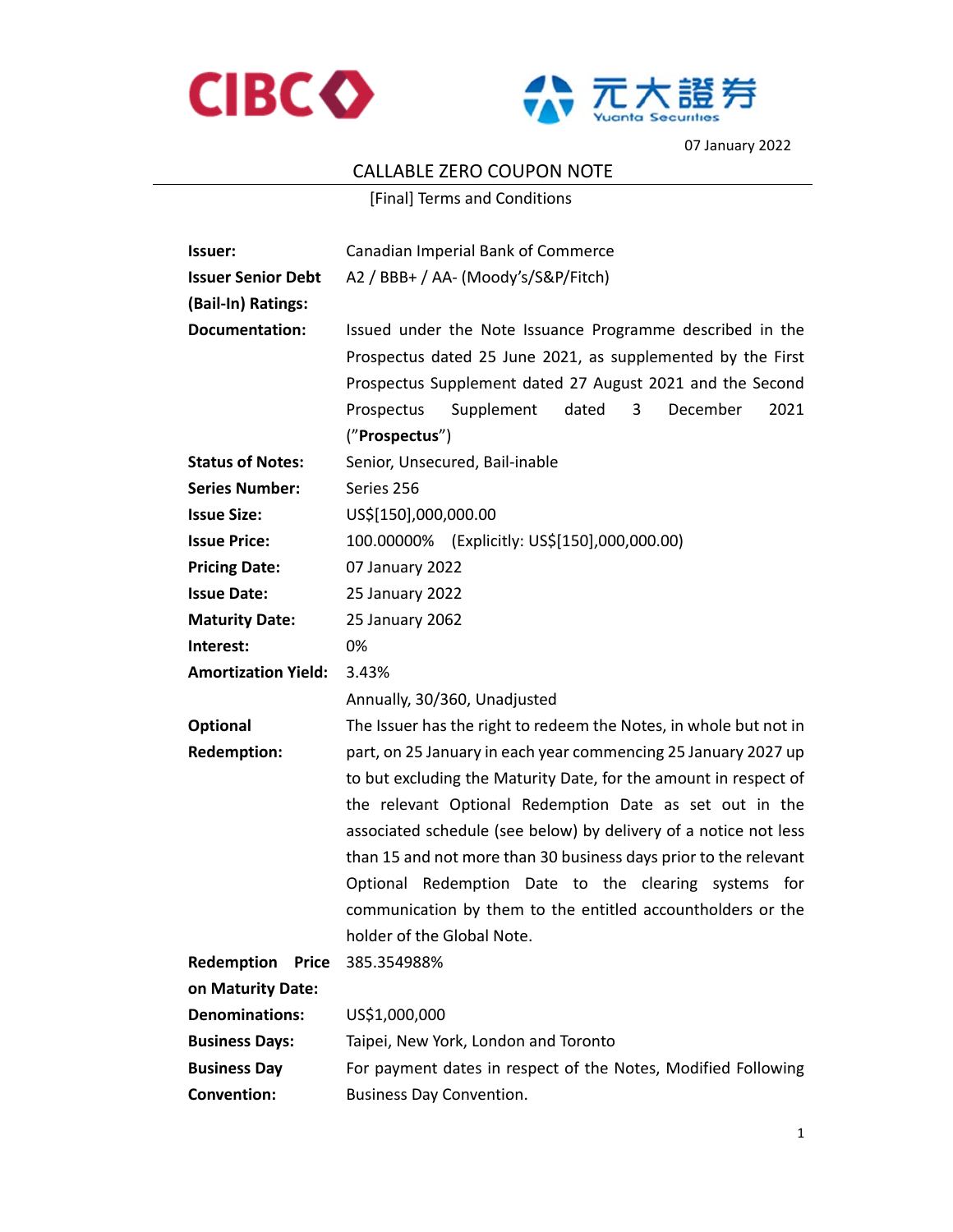**Exchange Listing:**  Application will be made by the Issuer for the Notes to be admitted to listing and trading on the Taipei Exchange ("**TPEx**") in the Republic of China ("**ROC**").

> TPEx is not responsible for the content of this document, the Final Terms, the Prospectus and any supplement or amendment thereto and no representation is made by TPEx to the accuracy or completeness of this document, the Final Terms, the Prospectus and any supplement or amendment thereto.

> TPEx expressly disclaims any and all liability for any losses arising from, or as a result of the reliance on, all or part of the contents of this document, the Final Terms and the Prospectus and any supplement or amendment thereto. Admission to the listing and trading of the Notes on the TPEx shall not be taken as an indication of the merits of the Issuer or the Notes. The effective date of the listing of the Notes on the TPEx is expected to be on or about the Issue Date.

> Temporary Note which is exchangeable for Definitive Notes in the

**ROC Selling Restriction:**  The Notes have not been, and shall not be offered, sold or resold, directly or indirectly to investors other than "professional institutional investors" as defined under Paragraph 2 of Article 4 of the Financial Consumer Protection Act of the ROC ("**Professional Institutional Investors**"). Purchasers of the Notes are not permitted to sell or otherwise dispose of the Notes except by transfer to Professional Institutional Investors. As per Issuer's Note Issuance Programme

**Tax, Risk** 

**Disclaimer and** 

**Other Selling** 

**Restriction:** 

**Form of Notes:** Bearer Notes

limited circumstances specified in the permanent Global Note **Canadian Bail-in Powers Acknowledgment**  The Notes are bail-inable notes subject to conversion in whole or part – by means of a transaction or series of transactions and in one or more steps – into common shares of CIBC or any of its affiliates under subsection 39.2(2.3) of the Canada Deposit Insurance Corporation Act (the "**CDIC Act**") and to variation or extinguishment in consequence, and subject to the application of the laws of the Province of Ontario and the federal laws of Canada applicable therein in respect of the operation of the CDIC

Act with respect to the Notes.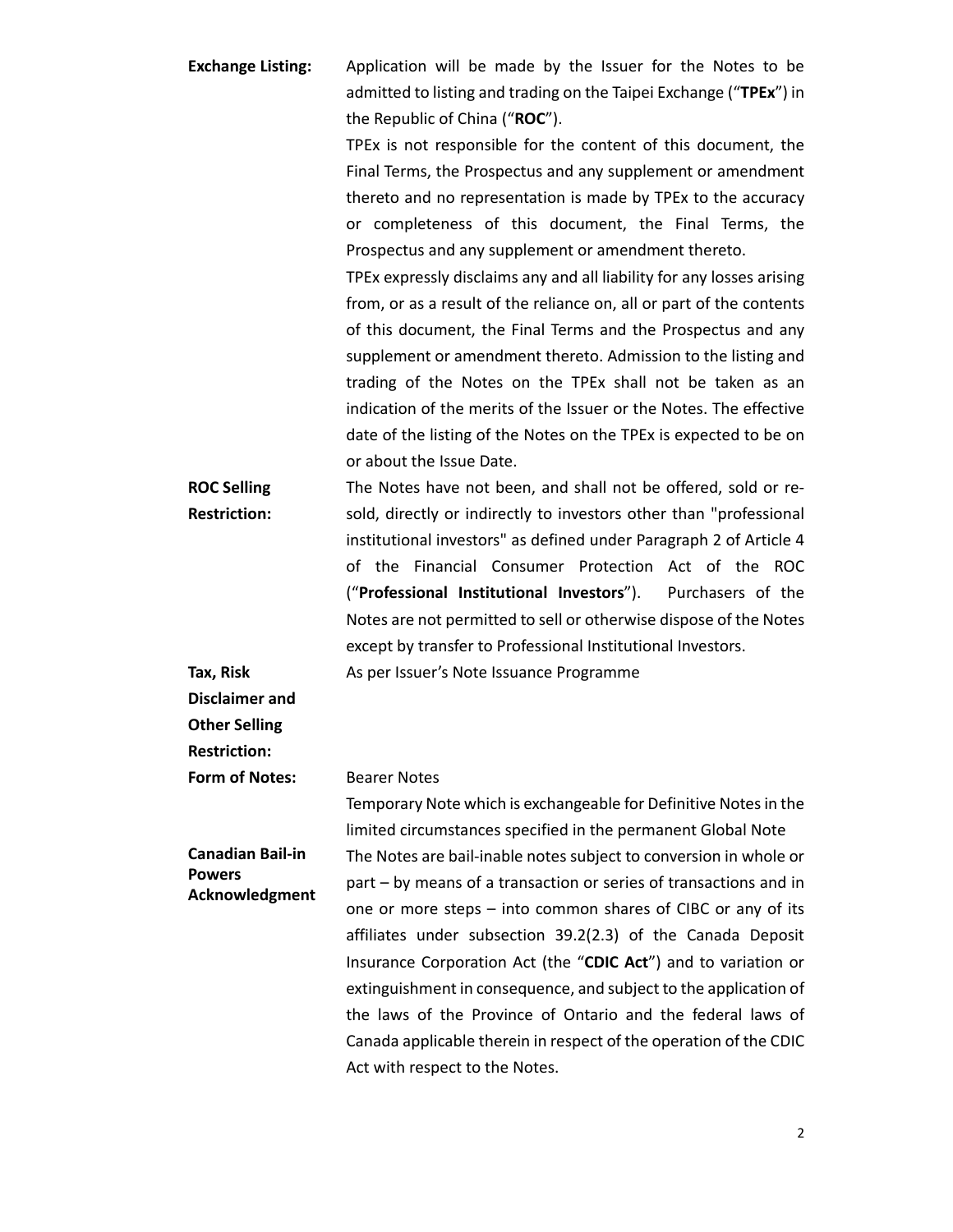The Notes do not constitute deposits that are insured under the CDIC Act.

For a description of Canadian bank resolution powers and the consequent risk factors attaching to the Senior Notes reference is made to the subsection entitled "Risk Factors – Risks related to Bail-inable Notes" in the Prospectus.

**Lead Manager:**  Yuanta Securities Co., Ltd.

**Clearing:**  Euroclear/Clearstream

**Governing Law:**  Ontario Law

**ISIN:**  XS2432356264

**Note Structure:**  Classic Global Note

**Calculation Agent:**  Yuanta Securities Co., Ltd.